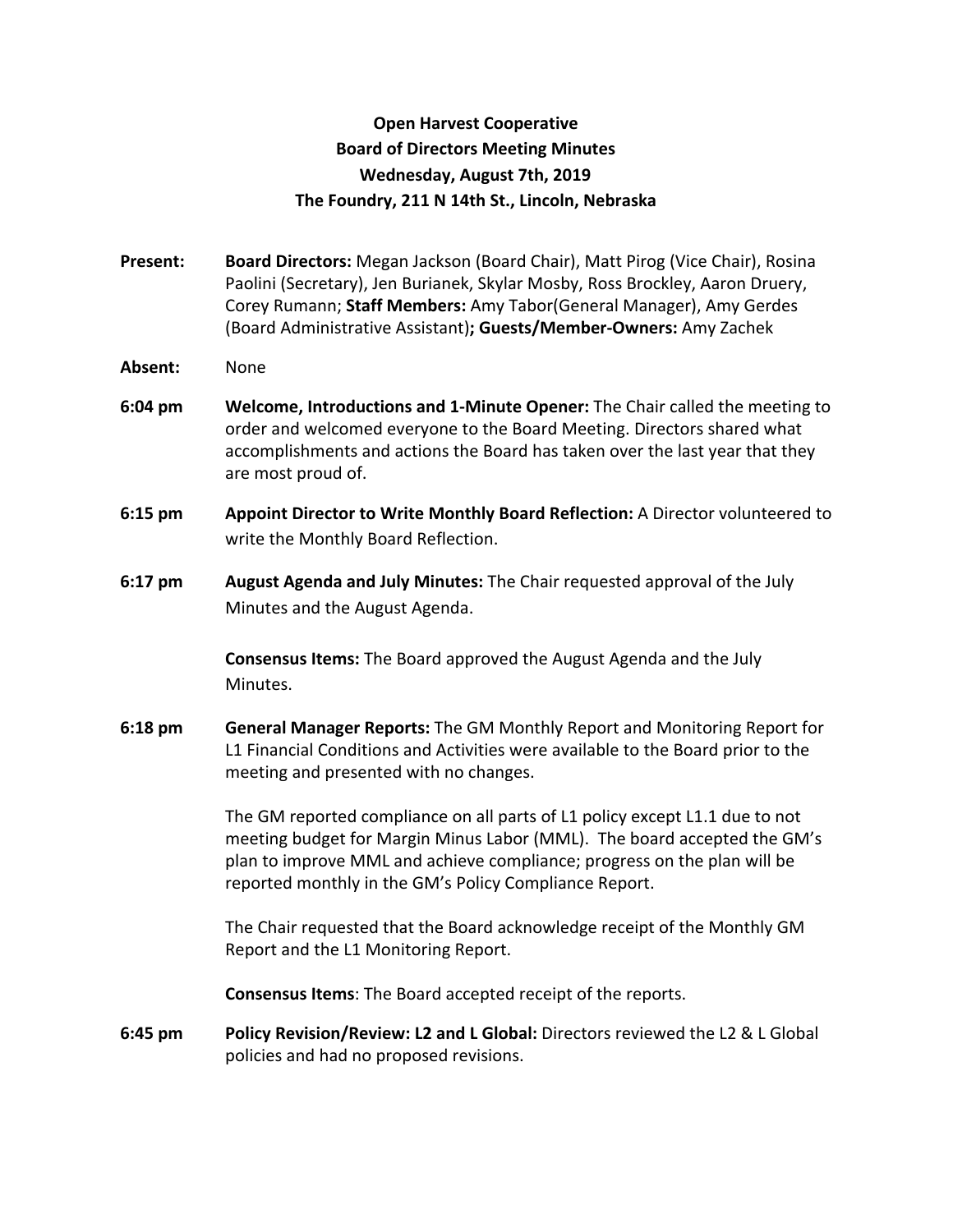- **6:46 pm Financial Ed Key Indicators Matrix:** The Key Indicators Matrix is submitted quarterly with the L1 Monitoring Report, and includes information about 14 financial metrics. Directors reviewed and asked questions about the metrics, and the discussion was a learning opportunity to build financial acumen. The board agreed to schedule a regular discussion about the Matrix quarterly with the L1 Monitoring Report.
- **7:05 pm CCMA Presentation:** The Chair presented on their recent attendance of the CCMA conference with notes on impactful workshops attended and takeaway messages, including member engagement strategies, expansion and reinvestment strategies, the benefit and payoff of taking risks, opportunity assessment tools, and creating a culture of constant improvement.
- **7:24 pm Strategic Conversation Everyone Welcome? Discussion about Race and Food Co-ops:** Directors discussed what "everyone welcome" means, using articles and videos reviewed prior to the meeting to spark the conversation. Conversations addressed the history and development of cooperatives, ways to break preconceived notions of what the community needs vs. what the co-op offers, and the disparity between white communities and non-white communities. Directors shared personal stories about the intersection of race and their own personal identities, and discussed implicit bias, how to cultivate inclusive spaces, and ways to engage people of differing backgrounds in leadership positions. Directors considered ways to include a conversation about race and inclusivity in the Annual Meeting. The board committed to ongoing work and conversations about race and becoming a more inclusive, welcoming, and diverse community.
- **7:49 pm Board Election Committee:** The committee report was available to the Board prior to the meeting and presented with no changes. The deadline for board applications was extended and directors were encouraged to recruit more candidates.
- **7:55 pm Board Operations Committee Report:** The committee report was available to the Board prior to the meeting and presented with no changes. The board supported the Chair's proposed process for appointing someone to fill the vacated board seat.
- **8:03 pm Finance Committee:** The committee report was available to the Board prior to the meeting and presented with no changes. The committee will meet again in October to review 1Q financials and the 2019FY audit.